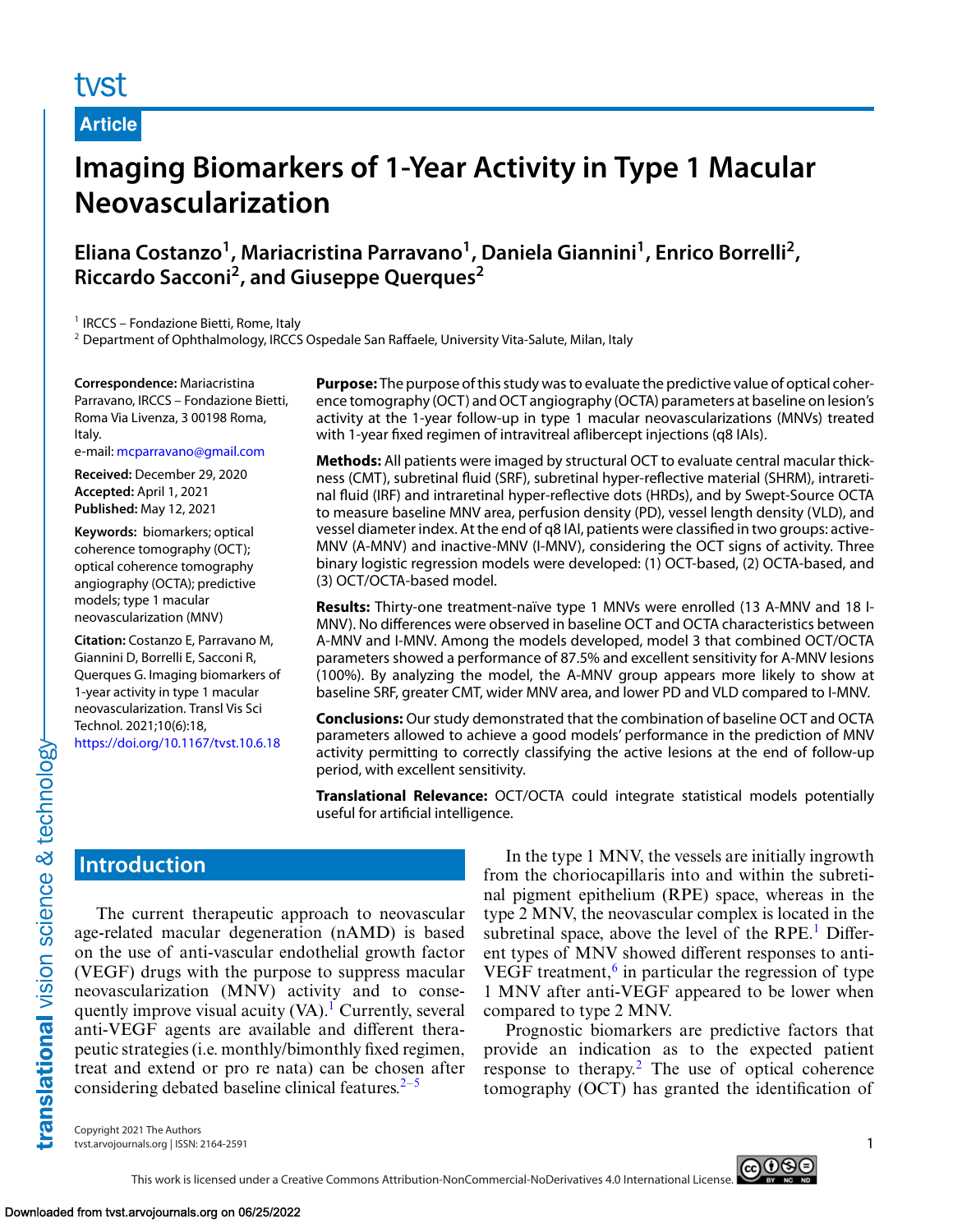imaging biomarkers of MNV activity, including the presence of subretinal fluid (SRF) and/or intraretinal fluid (IRF). The latter morphological signs may also have a prognostic role in terms of treatment response, in combination with other clinical and functional features that include patients' age, baseline VA, and early treatment response.<sup>[2,](#page-6-0)3,7-9</sup>

OCT angiography (OCTA) has further increased our insights as this imaging technology allows for a qualitative and quantitative MNV blood flow analysis. Several studies have been conducted exploring multiple reproducible quantitative OCTA parameters, such as lesion's area, neovascular density, perfusion density (PD), fractal dimension (FD), vessel length density (VLD), lacunarity, vessel tortuosity, and vessel dispersion; and an intriguing scenario has been opened on the possible prognostic role that can be played by these parameters[.10–18](#page-7-0)

However, the therapeutic regimen and drug chosen, the type of MNV, the device's acquisition algorithm, the use of nonstandardized qualitative evaluation, or a short follow-up period should be considered as drawbacks that can influence and confound the OCTA analysis.

The aim of this study was to investigate the role of OCT and OCTA parameters at baseline as biomarkers of final lesion's activity, in treatment-naïve type 1 MNV eyes treated with a 1-year fixed regimen of intravitreal aflibercept injections (q8 IAI), integrating the information provided by these two different techniques, through a statistical model.

## **Methods**

#### **Study Participants**

In this study, patients with treatment-naïve type 1 MNV treated with aflibercept and followed up for 1 year, between March 2017 and December 2019, were retrospectively included at the Department of Ophthalmology, IRCCS-Fondazione Bietti, Rome.

This observational study was approved by the Institutional Review Board of the IRCCS-Fondazione Bietti, and followed the tenets of the Declaration of Helsinki. Written informed consent was obtained from all participants.

Inclusion criteria were: 55 years of age or older, type 1 MNV treated with  $q8$  IAI,<sup>[5](#page-7-0)</sup> that consisted of 3 monthly injections followed by bimonthly injections, as per clinical practice for a total of 7 injections in the first year of treatment, a follow-up period of 1 year. The diagnosis of type 1 MNV was made on the basis of clinical and imaging evaluations.<sup>[19](#page-7-0)</sup>

Patients performed a complete ophthalmological examination, which included the measurement of best corrected visual acuity (BCVA) using Early Treatment of Diabetic Retinopathy Study (ETDRS) visual charts, intraocular pressure (IOP), and dilated fundus examination. All patients were imaged by Spectral Domain (SD) OCT using Spectralis (Heidelberg Engineering, Heidelberg, Germany) and by Swept Source (SS) OCTA using the PLEXElite 9000 (Carl Zeiss Meditec Inc., Dublin, CA, USA) device. OCT and OCTA inclusion criteria were reported in "imaging protocol" section. Only one eye per patient has been included in the analysis.

Exclusion criteria were: history of anti-VEGF therapy, evidence of type 2 or type 3 MNV, evidence of polypoidal vasculopathy, macular edema secondary to other causes than nAMD, and significant lens opacity, graded above  $NO3$  or  $NC3<sup>20</sup>$  $NC3<sup>20</sup>$  $NC3<sup>20</sup>$  Poor quality images with a signal strength index (SSI) lower than six for the PLEXElite SS-OCTA or with significant motion artifacts (seen as large dark or grey lines on the enface angiograms) were also excluded.

Patients' charts were analyzed and BCVA, SD-OCT, and SS-OCTA parameters (see below) at baseline and their role as biomarker on lesion's activity 1 month after the end of q8 IAI, was investigated.

#### **Imaging Protocol**

SD-OCT images at baseline and at the end of follow-up by means of the Spectralis (Heidelberg Spectralis version 1.10.2.0; Heidelberg Engineering, Heidelberg, Germany) were analyzed. OCT raster scans were obtained in the macular region, with a volume scan of 20 degrees  $\times$  20 degrees (5.8  $\times$  5.8 mm) containing 25 B-scans centered at the fovea. Individual B-scan had an average of 25 frames with 244 μm of distance between B-scans.

A macular map centered on the fovea for quantification of central macular thickness (CMT) that was automatically measured using instrument software and for qualitative evaluation of the presence of SRF, IRF, subretinal hyper-reflective material (SHRM), and hyper-reflective intraretinal dots (HRD) was acquired. All raster B-scan images were checked for errors in automatic segmentation and manual correction was made for all the identified segmentation errors.

Two expert readers (authors E.C. and M.P.) independently evaluated the morphological lesion activity and the interclass correlation coefficient (ICC) was calculated. In case of disagreement a third reader (author E.B.) assigned the final grade. SS-OCTA images were acquired at baseline visit using the SS-OCTA PLEXElite 9000 device, which uses a swept laser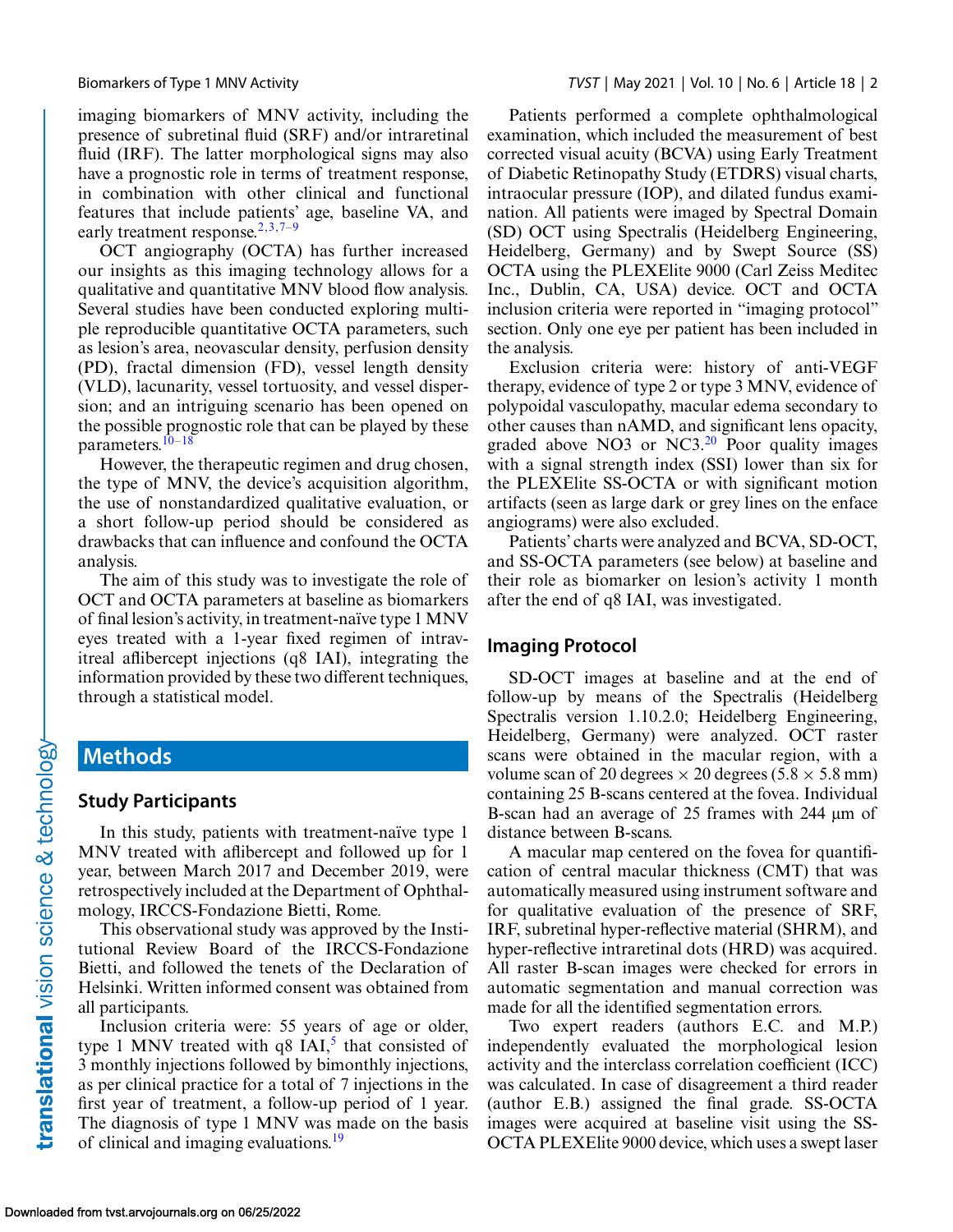source with a central wavelength of 1050 nm and a bandwidth of  $100 \text{ nm}$ <sup>[21](#page-7-0)</sup>. This instrument has an axial resolution of approximately 5 μm and a lateral resolution estimated at approximately 14 μm. For each eye in the study, OCTA images were acquired using the  $3 \times$ 3 mm scan pattern and, based on the size of the MNV, only the MNV lesions that had been fully framed in the  $3 \times 3$  scans acquired at the baseline visit were included in the analysis. As previously reported by our study group, $^{22}$  SS-OCTA RPE-RPE fit slabs provide an accurate and reproducible quantification of type 1 MNV lesions compared to choriocapillaris (CC) slabs and outer retina-choriocapillaris (ORCC) slabs. Two fully automated segmentation algorithms were used to the three-dimensional structural OCT data and applied to OCTA flow intensity with sum projection analyses, in order to obtain the RPE-RPE fit image which was visualized with a slab extended from the RPE to the RPE fit reference, the latter boundary corresponding to Bruch's membrane. $^{22}$ 

#### **SD-OCT Parameters**

SD-OCT parameters evaluated at baseline and at the end follow-up were mean CMT, the presence of SRF, IRF, SHRM, and HRD. At the end of 1-year q8 IAI we evaluated the OCT signs of lesion's activity,[23](#page-7-0) considering as being inactive (i.e. no tomographic signs of lesion activity) a lesion that showed the absence of any kind of intraretinal or subretinal fluid with or without the pigment epithelium detachment (PED). $^{23}$  $^{23}$  $^{23}$ On the basis of the OCT signs of lesion's activity at the end of q8 IAI, we subdivided the study population in two groups: the active MNV (A-MNV) group and the inactive MNV (I-MNV) group.

#### **OCTA Parameters and Analysis**

The OCTA parameters evaluated at baseline were the MNV area, the PD, the VLD, and vessel diameter index (VDI). OCTA enface images (RPE-RPE fit) were opened in image analysis ImageJ software (National Institutes of Health; [http://imagej.nih.gov/ij/\)](http://imagej.nih.gov/ij/).<sup>[24](#page-7-0)</sup>

An experienced grader (author E.C.) visualized and delineated the border of the MNV lesions to measure the MNV area. In a previous study, we found an excellent inter-reader agreement in the MNV area calculated in RPE-RPEfit slabs (ICC =  $0.989$ ), for this reason, we did not assess it in the present study. $22$ 

Furthermore, these images were used to binarize and skeletonize the MNV lesion, with Phansalkar method (radius 15 pixel),  $11,25,26$  $11,25,26$  to investigate the MNV PD, VLD, and VDI, respectively.<sup>26</sup>

PD defines the ratio of the area occupied by the vessels divided by the total area; VLD is the total vessel length divided by the total number of pixels in the analyzed skeletonized image; and VDI measures the average vessel caliber by dividing the area in the binarized area by that in the skeletonized area. $^{26}$ 

#### **Statistics**

Statistical evaluation was performed using SPSS (IBM SPSS Statistics version 25). Continuous variables, including age, BCVA ETDRS letters score, and instrument parameters were expressed as mean  $\pm$  standard deviations (SDs), whereas categorical variables were expressed as frequencies.

The ICC was calculated to estimate the absolute agreement between the two expert readers grading on OCT signs of lesion's activity measurement. In general, ICC values less than 0.5 are indicative of poor reliability, values between 0.5 and 0.75 indicate moderate reliability, values between 0.75 and 0.9 indicate good reliability, and values greater than 0.9 indicate excellent reliability. $27$ 

The normal data distribution was tested using the one-sample Kolmogorov–Smirnov test. The independent sample *t*-test and the Mann–Whitney test were used to compare the parameter values between the two groups. A  $\chi^2$  test or a Fisher exact test two sides as appropriate, was performed to investigate the relationship between the groups and the clinical categorical variables. The dependent sample *t*-test and the Wilcoxon signed-rank test were used to compare SD-OCT parameters changes over time in the study groups.

A binary logistic regression model was applied using the OCT and OCTA variables as explanatory independent variables (i.e. predictors) to classify the lesion's activity (A-MNV) and the lesion's inactivity (I-MNV) cases (i.e. the categorical dependent variable). A threshold of 0.35 was chosen. The variance inflation factor (VIF), which assesses how much the variance of an estimated regression coefficient increases if the predictors are correlated, was used to assess multicollinearity, only variables with a VIF  $> 1$  and VIF  $< 10$  were considered as covariates.

To evaluate the developed models, we measured the complexity by the Akaike Information Criterion (AIC) and the Bayesian Information Criteria (BIC), whereas the accuracy of estimated probability was measured by the Brier's Score.<sup>[14](#page-7-0)</sup> The model performance to distinguish between active and inactive groups was measured by the receiver operating characteristic (ROC) analysis with the area under the curve (AUC). Lower values of AIC, BIC, and Brier's Score indicate a better goodness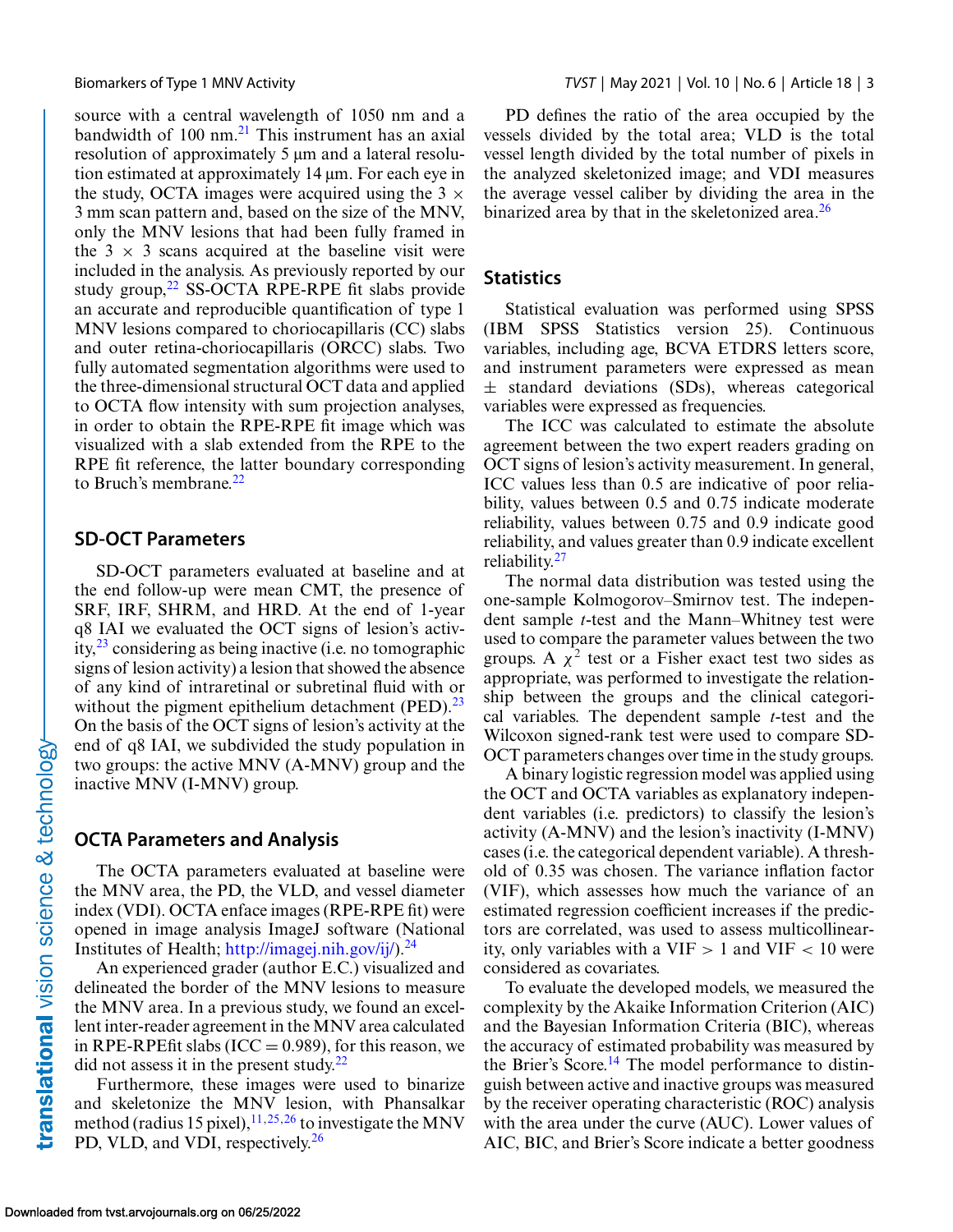**Table 1.** Demographic, Clinical, and Optical Coherence Tomography (OCT) Parameter Differences Between Groups

|                 |                 | A-MNV Group $N = 13$              | I-MNV Group $N = 18$              | t-Test/Mann Whitney U Test, P Value   |
|-----------------|-----------------|-----------------------------------|-----------------------------------|---------------------------------------|
| <b>Baseline</b> | Age             | 75.54 $\pm$ 7.13                  | 79.67 $\pm$ 5.94                  | 0.102                                 |
|                 | <b>BCVA</b>     | 66.08 $\pm$ 11.38                 | 66.11 $\pm$ 12.24                 | 0.747                                 |
|                 | CMT (µm)        | 400.15 $\pm$ 144.15               | $353.67 \pm 51.87$                | 0.216                                 |
|                 |                 |                                   |                                   | Chi Square/Exact Fisher Test, P Value |
|                 | SRF (%)         | 84.6                              | 68.8                              | 0.410                                 |
|                 | <b>SHRM (%)</b> | 61.5                              | 81.3                              | 0.406                                 |
|                 | IRF $(%)$       | 46.2                              | 62.5                              | 0.379                                 |
|                 | HRD(%)          | 46.2                              | 56.3                              | 0.588                                 |
|                 |                 |                                   |                                   | t-Test/Mann Whitney U Test, P Value   |
| Follow-up       | <b>BCVA</b>     | $68.08 \pm 20.97^{5,a}$           | 73.83 $\pm$ 7.91 <sup>§9</sup>    | $< 0.001$ <sup>*</sup>                |
|                 | CMT (µm)        | 312.38 $\pm$ 94.17 <sup>§,b</sup> | 253.50 $\pm$ 36.99 <sup>\$h</sup> | ${<}0.001*$                           |
|                 |                 |                                   |                                   | Chi Square/Exact Fisher Test, P Value |
|                 | SRF (%)         | $76.92$ <sup>§c</sup>             | $\mathbf{0}$                      | ${<}0.001*$                           |
|                 | <b>SHRM (%)</b> | 7.69 <sup>5d</sup>                | 0                                 | $< 0.001$ <sup>*</sup>                |
|                 | IRF $(%)$       | $46.15^{6e}$                      | $\Omega$                          | ${<}0.001*$                           |
|                 | HRD(%)          | $23.07^{5f}$                      | $22.22^{6g}$                      | 1.000                                 |

\* Significant value.

<sup>§</sup>Paired samples *t*-test/Wilcoxon Signed Ranks Test = *P* value baseline versus follow-up in A-MNV group; a = 0.41, b = 0.055, McNemar test c = 1.000, d = 0.016, e = 1.000, f = 0.500.

<sup>§</sup>Paired samples *t*-test/Wilcoxon Signed Ranks Test  $P$  value baseline versus follow-up in the I-MNV group;  $q < 0.001$ , McNemar test  $h = 1.000$ .

A-MNV, active macular neovascularization; I-MNV, inactive macular neovascularization; SRF, subretinal fluid; SHRM, subretinal hyper-reflective material; IRF, intraretinal fluid; HRD, hyper-reflective intraretinal dots.

of fit, whereas higher AUC values indicate better discriminative ability.

Statistically significant differences were set at *P* value  $(P)$  < 0.05 for all the tests performed.

## **Results**

Thirty-one treatment-naïve type 1 MNV eyes (23 women and 8 men) were enrolled. Mean  $\pm$  SD patients' age was  $78.0 \pm 6.7$  years (range = 63–90 years). Mean  $\pm$  SD baseline BCVA was 66.0  $\pm$  11.7 ETDRS letters (20/50 Snellen equivalent, with a range from 20/25 to 20/320). Mean  $\pm$  SD baseline CMT was 373.2  $\pm$ 102.1 μm, as determined on the macular map.

Thirteen out of 31 patients were classified in the A-MNV group (41.93%) and 18 of the patients were classified in the I-MNV group (58.06%), according on OCT signs of lesion's activity.

The baseline OCT and OCTA parameters (CMT, SRF, IRF, SHRM, HRD, MNV area, PD, VLD, and VDI) of A-MNV and I-MNV groups were reported in Tables 1 and [2.](#page-4-0)

When comparing the baseline OCT and OCTA parameters between the A-MNV and I-MNV groups no statistically significant differences were found (see Tables 1 and [2\)](#page-4-0).

An absolute agreement,  $ICC = 1$ , was found between two readers (authors M.P. and E.C.) for the morphological lesion activity, at the end of q8 IAI.

A high degree of reliability was found between readers grading and OCT signs of lesion's activity measurement. The average measure ICC was 0.793 with a 95% confidence interval from 0.556 to 0.902 (F  $(30, 30) = 5.431, P < 0.001$ .

### **Model's Results**

We used a binary logistic regression model including OCT and OCTA baseline parameters as predictive variables able to differentiate between A-MNV and I-MNV groups. We developed three models. In the first five-parameters model (model 1 OCT-based) we explored the combination of SD-OCT parameters (CMT, SRF, IRF, HRD, and SHRM) as predictive factors for final lesion activity. The model 1 showed an AIC of 46.067, a BIC of 54.270, and a Brier's score of 0.405.

In a second model (model 2 OCTA-based) we explored the combination of three SS-OCTA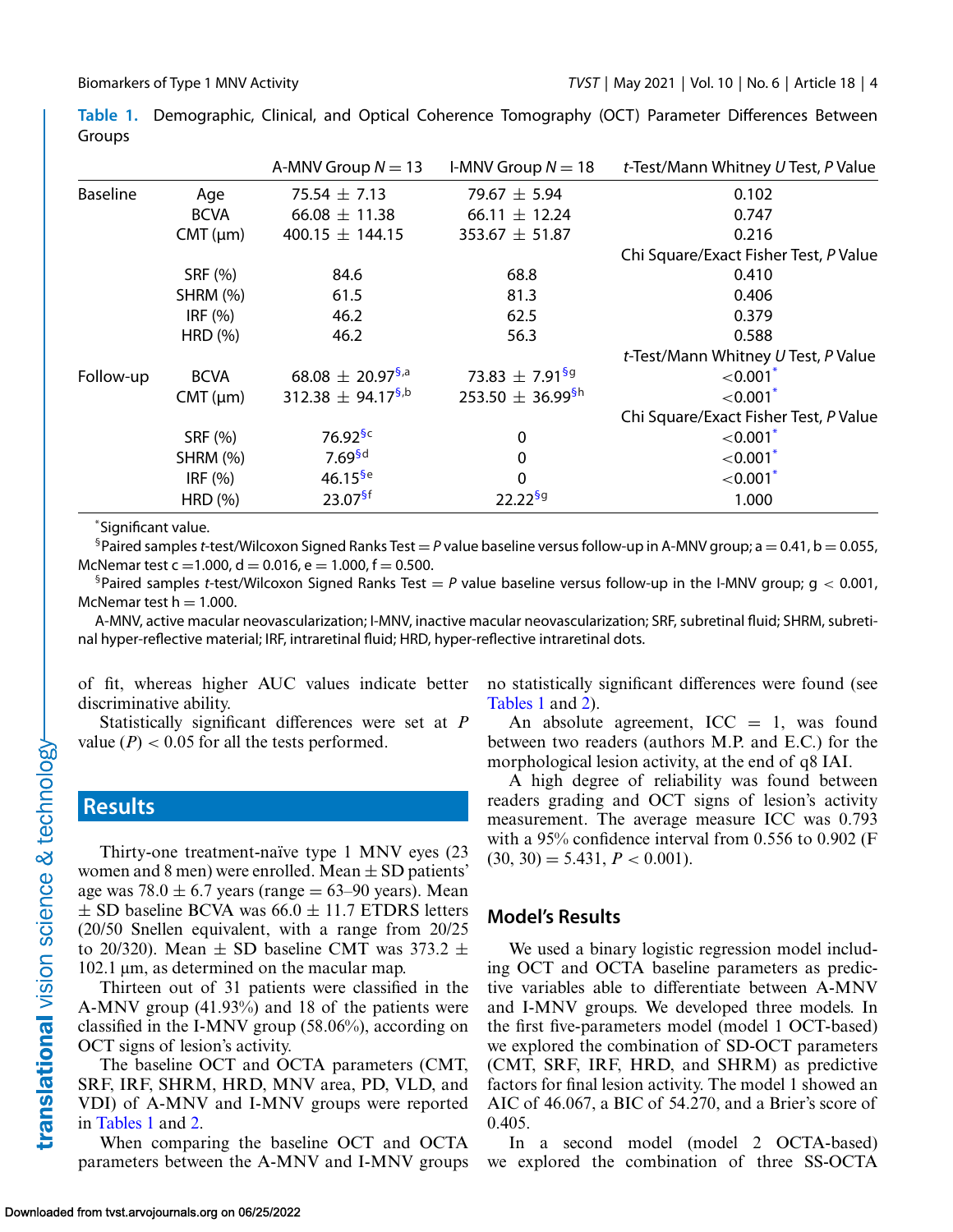| <b>Baseline OCTA Parameters</b>                     | A-MNV Group<br>(Mean $\pm$ SD) | <b>I-MNV Group</b><br>(Mean $\pm$ SD) | t-Test/Mann Whitney<br>$U$ Test, P Value |
|-----------------------------------------------------|--------------------------------|---------------------------------------|------------------------------------------|
| RPE-RPE fit MNV lesion size (area mm <sup>2</sup> ) | $0.775 \pm 0.470$              | $0.521 \pm 0.476$                     | 0.069                                    |
| <b>RPE-RPE fit MNV VDI</b>                          | 7.805 $\pm$ 1.032              | $8.319 \pm 2.516$                     | 0.966                                    |
| RPE-RPE fit MNV VLD                                 | $8.314 \pm 1.779$              | $8.427 \pm 2.016$                     | 0.933                                    |
| RPE-RPE fit MNV PD                                  | 63.826 $\pm$ 10.391            | $67.259 \pm 13.661$                   | 0.467                                    |

<span id="page-4-0"></span>**Table 2.** Optical Coherence Tomography Angiography (OCTA) Parameter Differences Between Groups

\* Significant value.

A-MNV, active macular neovascularization; I-MNV group, inactive macular neovascularization; RPE-RPE fit MNV, macular neovascularization in RPE-RPE fit Optical Coherence Tomography Angiography slab; VDI, vessel diameter index; VLD, vessel length density; PD, perfusion density.

| Table 3. |  | <b>Models' Comparing Analysis</b> |
|----------|--|-----------------------------------|
|----------|--|-----------------------------------|

|                                                                                     | AIC    | BIC    | Brier's Score |
|-------------------------------------------------------------------------------------|--------|--------|---------------|
| Model 1 OCT (IRF $+$ HRD $+$ SRF $+$ SHRM $+$ CMT)                                  | 46.067 | 54.270 | 0.405         |
| Model 2 OCTA (RPE-RPE fit MNV Area $+$ PD $+$ VLD)                                  | 45.915 | 51.520 | 0.379         |
| Model 3 OCT + OCTA (IRF + HRD + SRF + SHRM + CMT + RPE-RPE fit MNV Area + PD + VLD) | 45.876 | 57.866 | 0.455         |

AIC, Akaike Information Criterion; BIC, Bayesian Information Criteria; IRF, intraretinal fluid; HRD, hyper-reflective intraretinal dots; SRF, subretinal fluid; SHRM, subretinal hyper-reflective material; CMT, central macular thickness; RPE-RPE fit, Optical Coherence Tomography Angiography slab; MNV, macular neovascularization; PD, perfusion density; VLD, vessel length density.

**Table 4.** Models' Performance Analysis

| Target Sensitivity >> Active |                      |                   |                      |                                                                 |
|------------------------------|----------------------|-------------------|----------------------|-----------------------------------------------------------------|
| Lesion Specificity $>>$      |                      |                   |                      | AUC P Value (Level of                                           |
| Inactive Lesion              | AUC (95% CI)         |                   |                      | Sensitivity (95% CI) Specificity (95% CI) Model's Significance) |
| Model 1 (OCT)                | 70.4% (50.7-85.8)    | 84.6% (54.6–98.1) | 56.2% (29.9-80.2)    | $0.013*$                                                        |
| Model 2 (OCTA)               | $65.2\%$ (46.0-81.3) | 69.2% (38.6–90.9) | $61.1\%$ (35.7-82.7) | 0.088                                                           |
| Model 3 ( $OCT + OCTA$ )     | 87.5% (69.5–96.9)    | 100% (73.5-100)   | 75% (47.6-92.7)      | ${<}0.001*$                                                     |

\* Significant value.

AUC, area under curve; CI, confidence interval.

parameters (RPE-RPE fit MNV area, PD, and VLD), excluding the VDI for a potential collinearity problem (VIF  $>$  10), as showed in Table 3. The model 2 showed an AIC of 45.915, a BIC of 51.520, and a Brier's score of 0.379.

A third model has been developed, combining the OCT parameters, explored in the model 1, with the OCTA parameters of the model 2. This model 3 (OCT/OCTA-based) showed an AIC of 45.876, a BIC of 57.866, and a Brier's score of 0.455.

The Table 4 reports the models' performance analysis; the sensitivity was related to the detection of A-MNV group (target characteristic), the specificity to the I-MNV group. In the model 3, an excellent sensitivity (100%) was achieved and the specificity also increased up to 75%. The models 1 and 3 showed a significant AUC ( $P = 0.013$  for model 1 and  $P < 0.001$ for model 3), in the model 2, the AUC was not statistically significant  $P = 0.088$ .

Combining SD-OCT and OCTA parameters a significant improvement of models' performance was observed.

By the analysis of these results, the A-MNV group is more likely to show at baseline the presence of SRF, greater CMT, wider area of MNV on OCTA scans, and lower PD and VLD compared to I-MNV.

## **Discussion**

In this study, we aimed to evaluate the prognostic value of baseline OCT and OCTA parameters on final lesion's activity, in treatment-naïve patients with type 1 MNV after 1-year q8 IAI, by using a statistical model that allowed a comprehensive evaluation of these parameters.

We found that the combination of baseline OCT and OCTA parameters allowed to achieve a good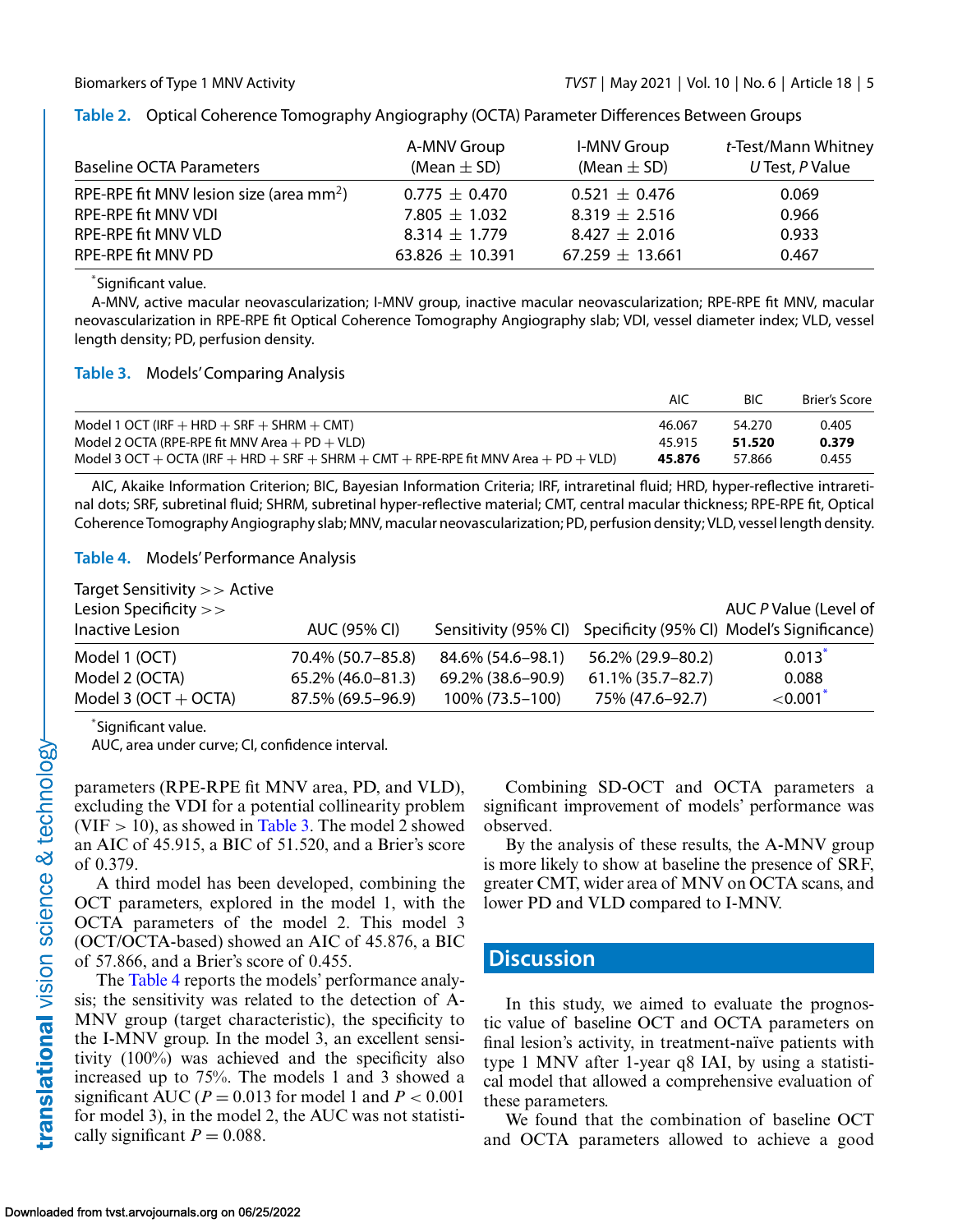models' performance in the prediction of MNV activity enabling to correctly classify the active lesions at the end of the follow-up period, with excellent sensitivity.

Coscas et al. $^{28}$  recently published a predictive model for treatment decisions, based on the combination of four-qualitative OCTA parameters: tiny branching vessels, peripheral anastomotic arcades, loops, and CC hypointense halo, with a positive predictive value of 87.9%. In their model, these OCTA parameters appeared to predict the lesion activity, enabling to guide the re-treatment decision.

The same group reported another interesting predictive model based on quantitative OCTA parameters, identifying in the lesion area, VD, and FD, three variables useful to distinguish between nAMD active and in remission. The authors showed that there are measurable characteristics of blood flow on OCTA, as area of lesion and FD, that appeared to be more likely associated with exudative structural signs. $14$ 

Starting from these results, we aimed to understand if any baseline morphological parameters could predict the response to anti-VEGF treatment for type 1 MNV, showing a prognostic role.

Despite that no differences were found in OCT and OCTA parameters between the A-MNV and I-MNV groups at baseline, the use of logistic regression models allowed to consider morphological findings that could predict the disease activity at the end of the therapeutic period.

Our logistic regression model 1, that combined only the OCT parameters (CMT, SRF, IRF, HRD, and SHRM), showed a good performance  $(AUC = 70.4\%)$ , and enabled to detect the MNV lesion activity in 84.6% (sensitivity). Differently, the model 2, that combined only OCTA parameters (RPE-RPE fit MNV area, PD, and VLD), did not show a statistically significant performance (AUC =  $65.2\%$ ).

Interestingly, when we added the OCTA parameters to OCT ones in model 1 (model 3), including the MNV area, the PD, and VLD, the model's performance improved (AUC  $= 87.5\%$ ), and achieved an excellent sensitivity (100%) in identifying baseline parameters that could predict lesion activity after treatment. Therefore, the combination of OCT and OCTA parameters guarantees to achieve the best performance in distinguishing active and inactive MNV.

By the analysis of the results provided by these models, the A-MNV group is more likely to show at baseline the presence of SRF, greater CMT, wider area on OCTA scans, and lower PD and VLD compared to the I-MNV group.

In previous studies, the role of each OCT parameter was explored in terms of impact on final VA and for lesion's activity.<sup>2,[3,7–9](#page-7-0)</sup>

SRF was identified as a strong prognostic factor in many studies.

It has been reported that MNV lesions with a greater baseline SRF required more injections with an increase in retreatment frequency.<sup>2[,3,7–9](#page-7-0)</sup> Our results agreed with these, as in our model, the presence of baseline SRF was one of the factors that could predict the persistence of lesion's activity (A-MNV), requiring further treatment at the end of 1-year of q8 IAI therapy.

The role of CMT as biomarker of disease activity in nAMD has been widely debated.

CMT could represent a useful quantitative parameter that expresses the degree of retinal thickening, influenced by the presence of retinal fluid, even if it is not able to provide detailed information about the characteristics of the fluid. $29$ 

Likely to the SRF, a great CMT was found as a predictive factor of lesion activity at the end of q8 IAI treatment.

In addition to the OCT parameters discussed since here, in the model 3, we analyzed the contribution of any OCTA characteristics.

OCTA provides both quantitative and qualitative information on type 1 MNV, appearing as a reproducible way to evaluate its characteristics.

Greater area, low PD, and VDL at baseline, analyzed with OCT parameters, are likely to be associated with the MNV activity.

In our model, the OCTA lesion area is likely to be associated to the MNV activity after 1 year of treatment. In particular, a greater lesion could be predictive of persistence of activity in the long term follow up. $8,30$  $8,30$  Recently, Kim et al.<sup>[6](#page-7-0)</sup> reported different OCTA responses to anti-VEGF treatment in type 1 and type 2 neovascularization with no significant changes in lesion area in type 1 in comparison with a great reduction in type 2 MNV. Vascular density showed no significant changes for both groups after treatment and showed no association with the change in lesion size. This absence of change in type 1 MNV lesion size and vessel density after treatment could be due to a vascular remodeling characterized by a pruning process responsible for possible reopening or new sprouting of the vessels. $6,31$  $6,31$ 

The quantitative OCTA parameters PD and the VLD are representative of the index of neovascular degree inside the lesion. Our results suggest to hypothesize that neovascular lesions with greater area and with low blood flow inside are less responsive to anti-VEGF treatment and associated to a persistent activity after 1-year treatment.

It has been demonstrated that anti-VEGF agents show anti-permeability and anti-angiogenesis properties, especially on capillary MNV who are highly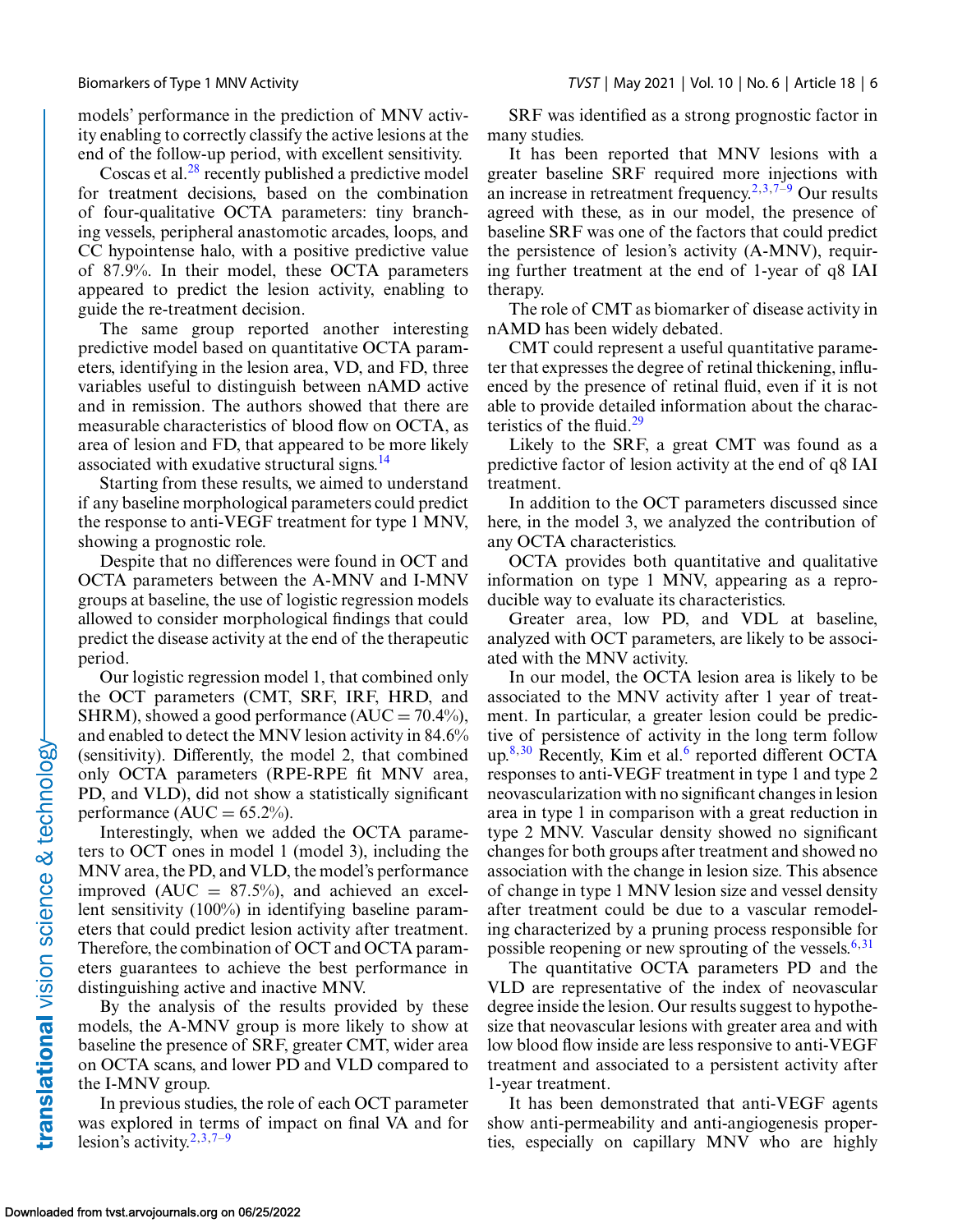<span id="page-6-0"></span>responsive to anti-VEGF therapy. In contrast, MNV lesions with high arterialization and low new vascular sprouts could be characterized by worse response to treatment.[6,](#page-7-0)[32,33](#page-8-0)

In particular, the treatment response appeared to be related to the vessel maturity. $6,34$  $6,34$ 

A vascular pattern with a disorganized morphology, with tiny capillaries and loops, is suggestive for immature MNV, a vascular pattern subject to arterialization, with thicker, dilated vascular trunks and absence of tiny ramifications, is suggestive for a mature neovascular lesion.[31](#page-8-0)

Although conceptually interesting, to accurately classify vessels into mature versus immature types by using OCTA appears to be difficult.

Miere et al. reported an exudation on SD-OCT in mature MNV patterns in 36.4% of the cases, suggesting that, even when the tiny ramifications corresponding to newformed capillaries disappear, mature, large vascular trunks within MNV may generate exudative features on SD-OCT.<sup>31</sup>

The analysis of our results agrees with these even if our objective was not to describe the vascular remodeling during anti-VEGF treatment but to explore if the vascular organization inside the lesion at baseline could influence the morphological outcome in response to anti-VEGF treatment.

The limitation of our study is mainly represented by the small simple size, due to the strict inclusion criteria for our population and the retrospective nature of our analysis. In particular, we included a homogeneous population of type 1 MNV treated with the same therapeutic strategy (q8 IAI) in order to eliminate the confounding factors as the number of injections or the type of drug used. Our statistical model 3 highlighted the importance to integrate the information provided by different devices to obtain a clinically useful analysis.

Further analysis, including a higher number of patients, are needed to validate our results as the statistical model explored in our study could be potentially useful for the artificial intelligence in the construction of a strong predictive model for MNV lesions.

In conclusion, in this study, we analyzed the predictive value of baseline OCT and OCTA parameters in treatment-naïve type 1 MNV treated with q8 IAI, using statistical logistic regression models. By the analysis of the model, the presence of SRF, great CMT, large MNV area, and low PD and VLD represent predictive biomarkers for lesion's activity after 1-year treatment in type 1 MNV.

## **Acknowledgments**

**Data Availability**: The data used to support the findings of this study are available from the corresponding author upon request.

The research for this paper was in part financially supported by Italian Ministry of Health and Fondazione Roma. The funders had no role in study design, data collection and analysis, decision to publish, or preparation of the manuscript.

The PLEX Elite 9000 has been made available through the Advanced Retina Imaging Network for which Giuseppe Querques is a steering Committee Member.

E.C. was responsible for study design, data acquisition, analysis, and interpretation, drafting and revision of the manuscript, and the preparation of the tables. M.P. was responsible for the concept and study design, data analysis and interpretation, supervision, drafting, revision, and final approval of the manuscript. D.G. was responsible for the statistics, data analysis and interpretation, and preparation of the tables. E.B. was responsible for the study design, methods, data interpretation, and revision of the manuscript. R.S. was responsible for data interpretation, and revision of the manuscript. G.Q. was responsible for the concept and study design, data interpretation, supervision, and revision and final approval of the manuscript.

Disclosure: **E. Costanzo**, None; **M. Parravano**, Allergan (S), Bayer (S), Novartis (S); **D. Giannini**, None; **E. Borrelli**, None; **R. Sacconi**, None; **G. Querques**, Allergan (S), Alimera (S), Amgen (S), Bayer (S), KHB (S), Novartis (S), Roche (S), Sandoz (S), Zeiss (S), Allergan (C), Alimera (C), Bausch and Lomb (C), Bayer (C), Heidelberg (C), Novartis (C), Zeiss (C)

## **References**

- 1. Spaide RF, Jaffe GJ, Sarraf D, et al. Consensus nomenclature for reporting neovascular age-related macular degeneration data: consensus on Neovascular Age-Related Macular Degeneration Nomenclature Study Group. *Ophthalmology*. 2020;127:616–636.
- 2. Ashraf M, Souka A, Adelman RA. Age-related macular degeneration: using morphological predictors to modify current treatment protocols. *Acta Ophthalmol*. 2018;96:120–133.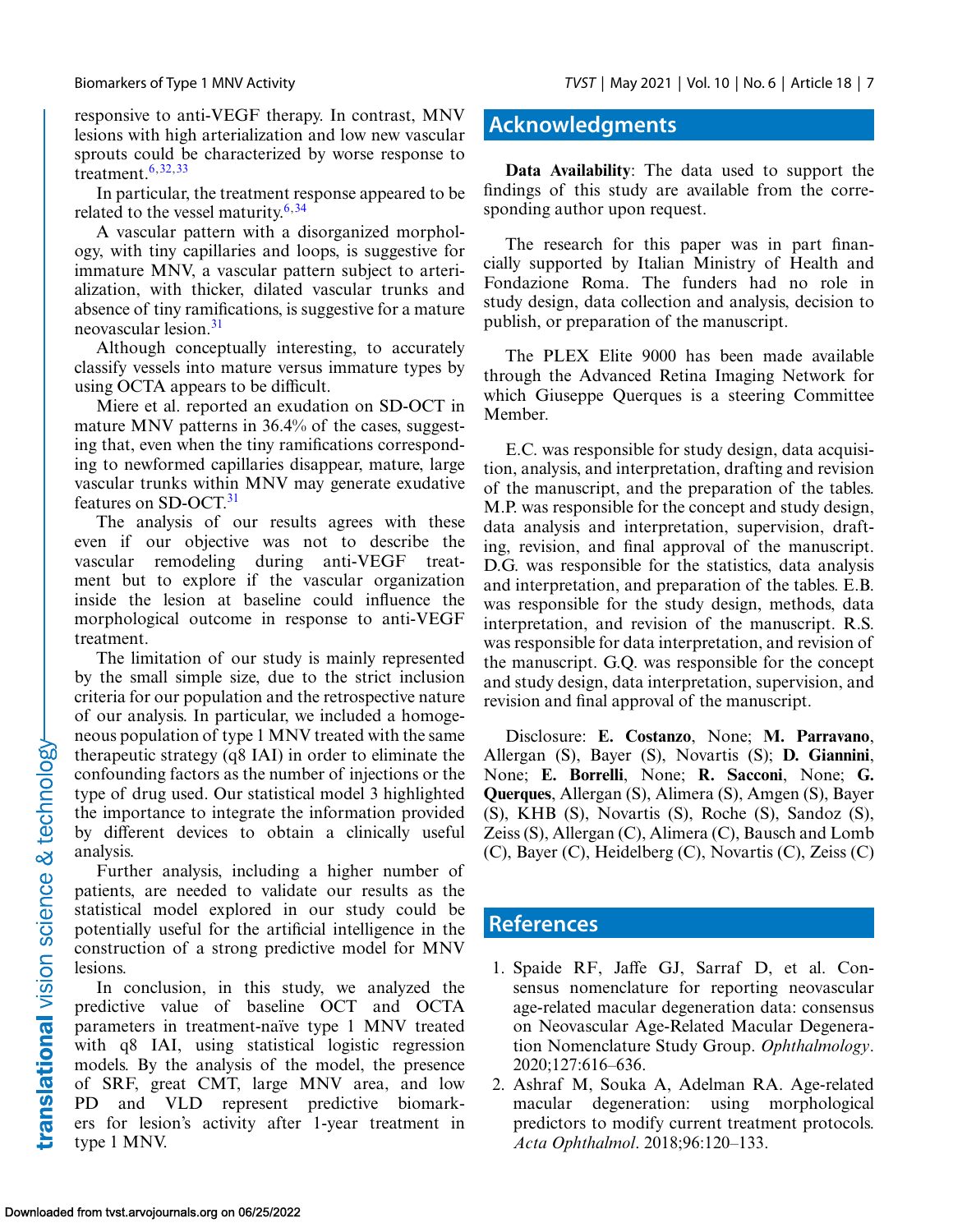- <span id="page-7-0"></span>3. Waldstein SM, Simader C, Staurenghi G, et al. Morphology and visual acuity in aflibercept and ranibizumab therapy for neovascular age-related macular degeneration in the VIEW trials. *Ophthalmology*. 2016;123:1521–1529.
- 4. Lopez Galvez MI, Arias Barquet L, M SF, Garcia-Layana A, Ruiz Moreno JM. Bimonthly, treat-and-extend and as-needed ranibizumab in naive neovascular age-related macular degeneration patients: 12-month outcomes of a randomized study. *Acta Ophthalmol*. 2020;98(7):e820– e829.
- 5. Heier JS, Brown DM, Chong V, et al. Intravitreal aflibercept (VEGF trap-eye) in wet agerelated macular degeneration. *Ophthalmology*. 2012;119:2537–2548.
- 6. Kim JM, Cho HJ, Kim Y, Jung SH, Lee DW, Kim JW. Responses of types 1 and 2 neovascularization in age-related macular degeneration to anti-vascular endothelial growth factor treatment: optical coherence tomography angiography analysis. *Semin Ophthalmol*. 2019;34:168–176.
- 7. Waldstein SM, Wright J, Warburton J, Margaron P, Simader C, Schmidt-Erfurth U. Predictive value of retinal morphology for visual acuity outcomes of different ranibizumab treatment regimens for neovascular AMD. *Ophthalmology*. 2016;123:60– 69.
- 8. Ying GS, Maguire MG, Daniel E, et al. Association of baseline characteristics and early vision response with 2-year vision outcomes in the comparison of AMD treatments trials (CATT). *Ophthalmology*. 2015;122:2523–2531.e2521.
- 9. Ritter M, Simader C, Bolz M, et al. Intraretinal cysts are the most relevant prognostic biomarker in neovascular age-related macular degeneration independent of the therapeutic strategy. *Br J Ophthalmol*. 2014;98:1629–1635.
- 10. Roberts PK, Nesper PL, Gill MK, Fawzi AA. Semiautomated quantitative approach to characterize treatment response in neovascular agerelated macular degeneration: a real-world study. *Retina*. 2017;37:1492–1498.
- 11. Al-Sheikh M, Iafe NA, Phasukkijwatana N, Sadda SR, Sarraf D. Biomarkers of neovascular activity in age-related macular degeneration using optical coherence tomography angiography. *Retina*. 2018;38:220–230.
- 12. Stattin M, Forster J, Daniel A, Graf A, Krepler K, Ansari-Shahrezaei S. Relationship between neovascular density in swept source-optical coherence tomography angiography and signs of activity in exudative age-related macular degeneration. *J Ophthalmol*. 2019;2019:4806061.
- 13. Sulzbacher F, Pollreisz A, Kaider A, Kickinger S, Sacu S, Schmidt-Erfurth U. Identification and clinical role of choroidal neovascularization characteristics based on optical coherence tomography angiography. *Acta Ophthalmol*. 2017;95:414–420.
- 14. Coscas F, Cabral D, Pereira T, et al. Quantitative optical coherence tomography angiography biomarkers for neovascular age-related macular degeneration in remission. *PLoS One*. 2018;13:e0205513.
- 15. Bae K, Kim HJ, Shin YK, Kang SW. Predictors of neovascular activity during neovascular age-related macular degeneration treatment based on optical coherence tomography angiography. *Sci Rep*. 2019;9:19240.
- 16. Arrigo A, Aragona E, Di Nunzio C, Bandello F, Parodi MB. Quantitative optical coherence tomography angiography parameters in type 1 macular neovascularization secondary to age-related macular degeneration. *Transl Vis Sci Technol*. 2020;9:48.
- 17. Borrelli E, Parravano M, Sacconi R, et al. Guidelines on optical coherence tomography angiography imaging: 2020 focused update. *Ophthalmol Ther*. 2020;9(4):697–707.
- 18. Borrelli E, Sarraf D, Freund KB, Sadda SR. OCT angiography and evaluation of the choroid and choroidal vascular disorders. *Prog Retin Eye Res*. 2018;67:30–55.
- 19. Cohen SY, Creuzot-Garcher C, Darmon J, et al. Types of choroidal neovascularisation in newly diagnosed exudative age-related macular degeneration. *Br J Ophthalmol*. 2007;91:1173–1176.
- 20. Gali HE, Sella R, Afshari NA. Cataract grading systems: a review of past and present. *Curr Opin Ophthalmol*. 2019;30:13–18.
- 21. Corvi F, Pellegrini M, Erba S, Cozzi M, Staurenghi G, Giani A. Reproducibility of vessel density, fractal dimension, and foveal avascular zone using 7 different optical coherence tomography angiography devices. *Am J Ophthalmol*. 2018;186:25–31.
- 22. Parravano M, Borrelli E, Sacconi R, et al. A comparison among different automatically segmented slabs to assess neovascular AMD using swept source OCT angiography. *Transl Vis Sci Technol*. 2019;8:8.
- 23. Wakazono T, Yamashiro K, Oishi A, et al. Recurrence of choroidal neovascularization lesion activity after aflibercept treatment for age-related macular degeneration. *Retina*. 2017;37:2062–2068.
- 24. Schneider CA, Rasband WS, Eliceiri KW. NIH Image to ImageJ: 25 years of image analysis. *Nat Methods*. 2012;9:671–675.
- 25. Chu Z, Cheng Y, Zhang Q, et al. Quantification of choriocapillaris with Phansalkar's local